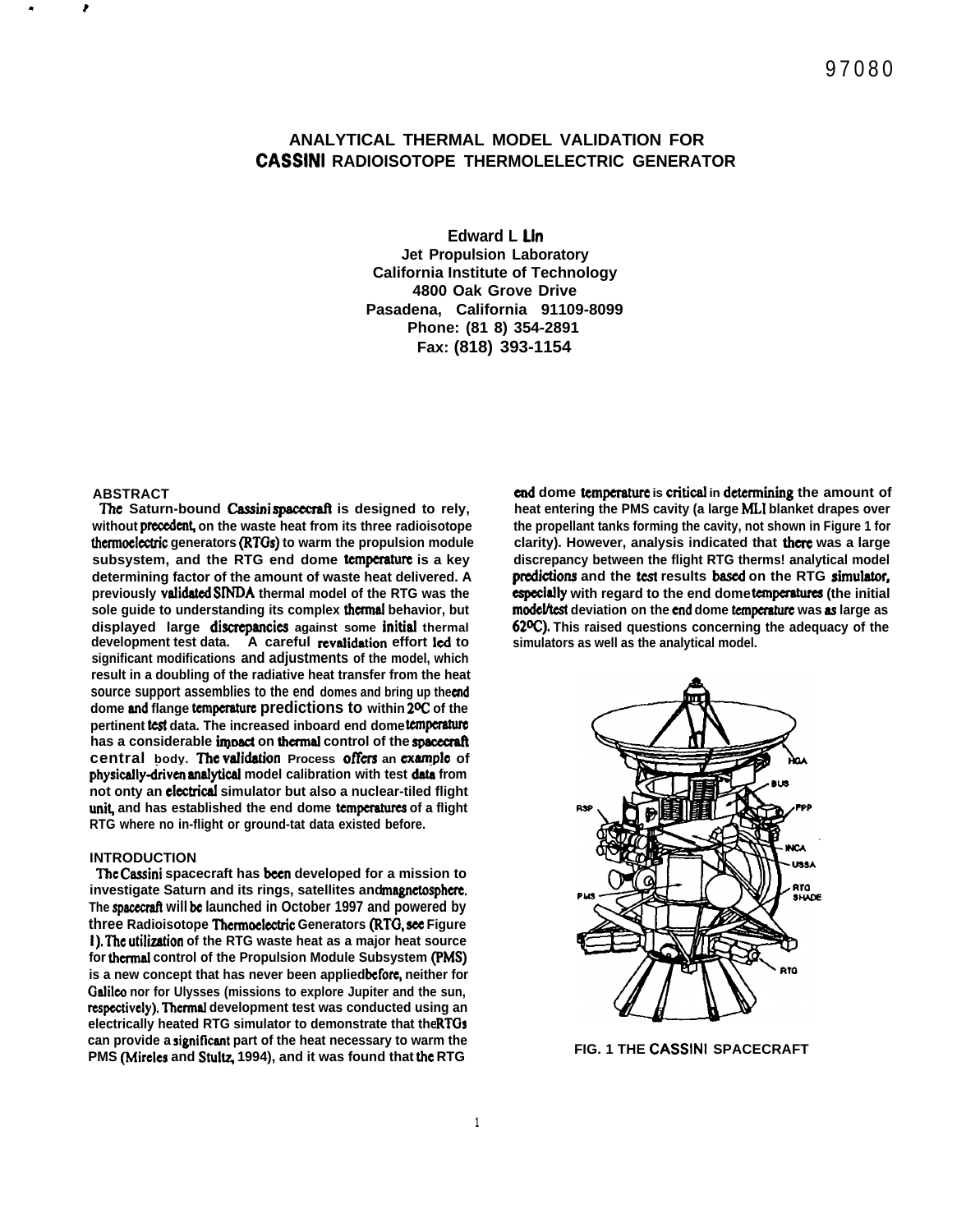

**FIG. 2 THE RTG**

**This paper addresses the adquacy of the analytical model. The** model was developed a number of years ago by General Electric **(GE) under a ccmtract with JFL. It deals with the complex design and thermal behavior of the RTG that arc to some degree rcflcctcd in Figure 2. The model with its analytical predictions had been relied upon as the sole guide for interpreting the RTG thermal behavior. However, an investigation of the model revealed that:** (1) the end dome temperature had not been GE's **focus of attention either during the model dcvclopmcnt or validation phase, bccausc their primary interest had always been** in the power generation performance; (2) there had been only one<br>validation case performed for the model over the years, and it **was based on the only set of vacuum test data available from the** Engineering Unit (which was an electric simulator, not a nuclearfueled flight unit). Consequently, a large uncertainty surrounded the predicted end dome temperatures, and the situation called for an independent validation of the model with special attention **paid to heat transfer in the cnd dome areas.**

●

First, the model was revalidated using the same GE data for the **Engineering Unit. This led to significant model modifkations and improved agreement bctwccn model predictions and test data. However, a review of flight data fiwm Galileo and Ulysses as well as past ground-test data indicated that no end dome temperature data existed for any flight RTG, thcrcforc it was proposed that the inboard end dome tcmpcraturc bc measured** during the thermal vacuum acceptance test of a flight unit. With **the cooperation of DOE's Mound Laboratory, the mcasurcmcnts were made and the results firmly established the validity of the** model. This paper reports on the process and results of this **validation effort and presents the end dome temperatures for a** free-standing fueled flight RTG.

**THE ANALYTICAL MODEL, ENGINEERING UNIT TEST DATA, AND PRIOR CORRELATION**

The **analytical** model is a 26-node reduced version of GE's full**blown, several-hundred-node detailed SfNDA model, and has a** node map as shown in Figure 3. The reduced model was needed **as a component of the Cassini analytical model, used in various** subsystem level analyses, and had been calibrated with the **detailed model. It contains sufficient details but also many simplifications; e.g., the mid-shell node 6 (of length 28 in.) is** significantly larger than the shell-end nodes 36 and 26 (oflength **5** in. each). The model was correlated by GE in 1988 with the **only set of vacuum test data that they obtained from the Engineering Unit which elcctricatly simulatd a flight RTO (Loffreda, 1982). However, as a close scrutiny revealed, the previously czwrclatcd model (due to focus on power pcrformancc) under-predicts the cnd dome tcmpcmturc by 1 WC, over-predicts the flange tcrnpcraturc by WC!, and over-predicts the mid-shell** tcmpcmturc by 14<sup>o</sup>C, as compared with the test data (note that the predictions arc given in Figure 4 and the test data in Figure **13). The model was found deficient in two important area% i.e., the undcrcstimatc of radiative caupling bctwccn the end dome**



**FIG. 3 THE MODEL NODE MAP**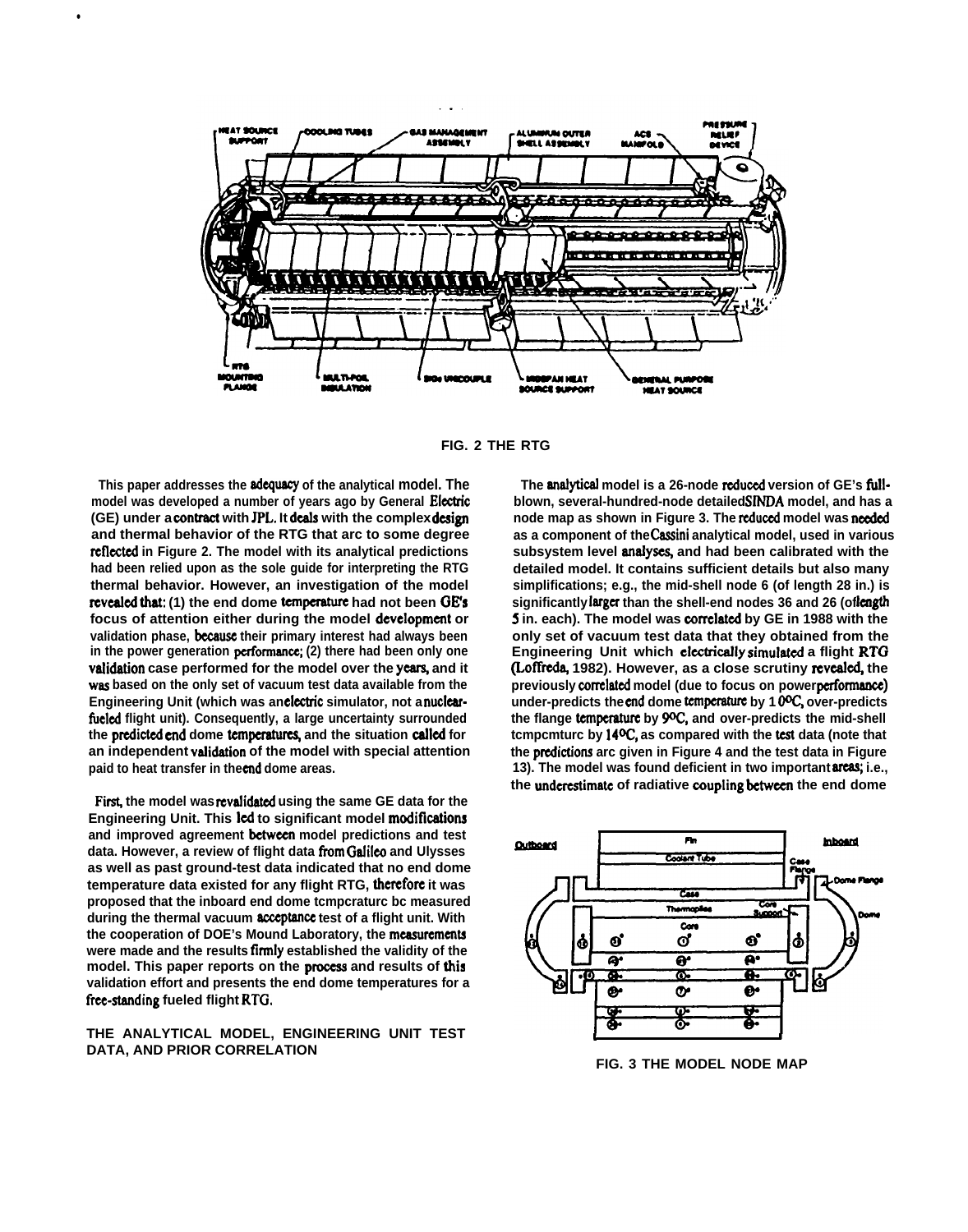**and the heat source support assembly, and the absence of** radiative coupling between the **dome/shell** flanges and space, **The correction of each deficiency Icd to substantial tcmpcraturc change% as will be dctsilcd in what follows.**

**MODIFICATIONS AND ADJUSTMENTS OF THE MODEL**

**Numerous numerical cxpcrimcnta and parametric runs were made to probe the sensitivity of model parameters. All model modifications and adjustments were made with physical justifications, atthough input values of radiation conductors and contact ccmductanccs involved approximations consistent with the fidelity of a reduced thermal model. The following summary describes the model modifications made, the rationale involved,** and the consequences in terms of computed temperatures which **we displayed in accordance with the node map of Figure 3.**

**STEP** #1: Set  $power = 4100$  W,  $sink$  temperature = 37.8<sup>o</sup>C, and **remove the fudge factor 0.85 on the RADKs between apace and** the RTG shell/fins. The objective was to duplicate the baseline **predictions that GE obtained in ]988. The resulting tcmpcratum distribution is shown in Figure 4 which brought us back to the** correct starting point.

| <b>CUTROARD</b> |               |                                      |                                           |                                             |        | <b>I KOOARD</b> |
|-----------------|---------------|--------------------------------------|-------------------------------------------|---------------------------------------------|--------|-----------------|
| 205.47          | 752.17        |                                      | 999.961076.68 1004.4s<br>$616.06$ 671.95. | 619.03                                      |        | 774.35 204.50   |
|                 | 217.42 220.60 | 233.75<br>218.61<br>210.91<br>180.05 | <b>251.2s</b><br>241.29<br>201.66         | 271.22 232.60<br>218.48<br>210.79<br>179.97 | 218.s1 | 215.42          |

## **FIG. 4 STEP #1 RESULTS [BASELINE PREDICTIONS)**

**STEP #2: Flange temperatures (both of the dome and shell) were too high as @mparcd with the test data Radiative coupling between flange and space was absent, which physically should** have been represented. Pertinent as-built data were confirmed **which indicate that the shell flange is painted black but the dome flange is not. However, the dome flange is bolted to the shell** flange with 22 bolts, and the bolt heads and flange arc probably **highly oxidized as a result of high temperature exposure. An cmissivity of 0.5 was therefore assumed for the dome flange. The dome is painted black both inside and outside. The consequences of the modifications arc that the flmge**

| <b>OUTBOARD</b> |        |                                    |                                      |                                      |        | <b>I MBOARD</b> |
|-----------------|--------|------------------------------------|--------------------------------------|--------------------------------------|--------|-----------------|
| 190.21          | 743.99 | 612.01                             | 427. TO.                             | 99s.s6 1075.40 1000.OO<br>614.29     | 766.73 | 189.45          |
| 197.57          | 201.7s | 228.46<br>214.16<br>206.77<br>in.w | 270.81<br>250.96<br>241.03<br>201.38 | 22s.s6<br>214.09<br>206.70<br>177.04 | 199.73 | 19s.ss          |

**FIG. 5 STEP #2 RESULTS**

temperatures drop 20<sup>o</sup>C, the dome temperatures drop 15<sup>o</sup>C, and **the mid-shell tcmpcrsturc is hardly chsngcd. See Figure S.**

STEP #3: Dome temperatures were <sup>too</sup> low as compared with the test data, and temperature gradients across the gsps between **the end domes and heat source support aswmblics looked excessively high, The linear conductor linking nodes on both sides of the gap (i.e., nodes 2 & 3, and nodes 12 & 13) was** intended by GE as a lumped conductance incorporating effects of **conduction and radiation. However, parametric studies indicate that** m **appropriate (higher) level of radiative coupling between the end dome and heat source support assembly will increase the heat flow across the gap, thereby lowering the tcmpcraturc gradient** across the **gap, and raising the end dome temperature to a Icvcl consistent with the test data. This is done in several steps.** First, delete the lumped conductance between nodes 2 and 3, and **between nodes 12 and 13. The consequences arc that the end** dome temperatures drop 26<sup>o</sup>C, and flange temperatures drop **15<sup>o</sup>C, indicating the significance of heat transfer across the gap.** The inboard-outboard asymmetry becomes more pronounced, which reflects the real design differences between the two ends. Also, a large temperature drop across the bolted interface **between the shell and dome flanges is observed. Scc Figure 6.**

| <b>OUTBOARD</b> |        |                                                 |                                      |                                      |        | <b>I MOARD</b> |
|-----------------|--------|-------------------------------------------------|--------------------------------------|--------------------------------------|--------|----------------|
| 164.79          |        | 975.17 1046.27 1085.701056.67 1022.92<br>6ss.81 | 679.DS                               | <b>641.69</b>                        |        | 161.89         |
| $1$ ss.s $6$    | 190.67 | <b>2S0.76</b><br>216.02<br>20s.s0<br>178.36     | 272.35<br>2s2.s1<br>242.29<br>202.26 | 230.71<br>21s.97<br>208.46<br>178.33 | 186.85 | 160.00         |

#### **FIG, 6 STEP #3 RESULTS**

**STEP #4: This tcrnpcmturc drop across the bolted flange interface (as high as 70C.) is much greater than expected because the two flanges arc bolted together by 22 bolts. Contact conductance is incrcascd from 10.5S to S3.0 WPC. between nodes 4 & 5, and between nodes 14 & 15. The latter value is estimated by invoking m interface conductance correlation reported by Aron and Colombo (1963). The ccmscqucnccs ars** *a* **more reasonable temperature drop across the bolted interface on** both ends, i.e., 1.5<sup>o</sup>C. See Figure 7.

| <b>CUTBOARD</b> |        |                                      |                                                    |                   |         | <b>INBOARD</b> |
|-----------------|--------|--------------------------------------|----------------------------------------------------|-------------------|---------|----------------|
| 167.79          | 974.64 | 1046.46<br>638.35                    | 10SS.61<br>678.96                                  | 1056.31<br>643.26 | 1022.s0 | 164.79         |
| 187.2s          | 188.72 | 220.24<br>215.56<br>208.06<br>178.05 | 272.32 230.22<br>2s2.2s<br>242.26 205.06<br>202.2s | 215.s4<br>178.04  | 184.97  | $1s2.\%$       |

**FIG. 7 STEP #4 RESULTS**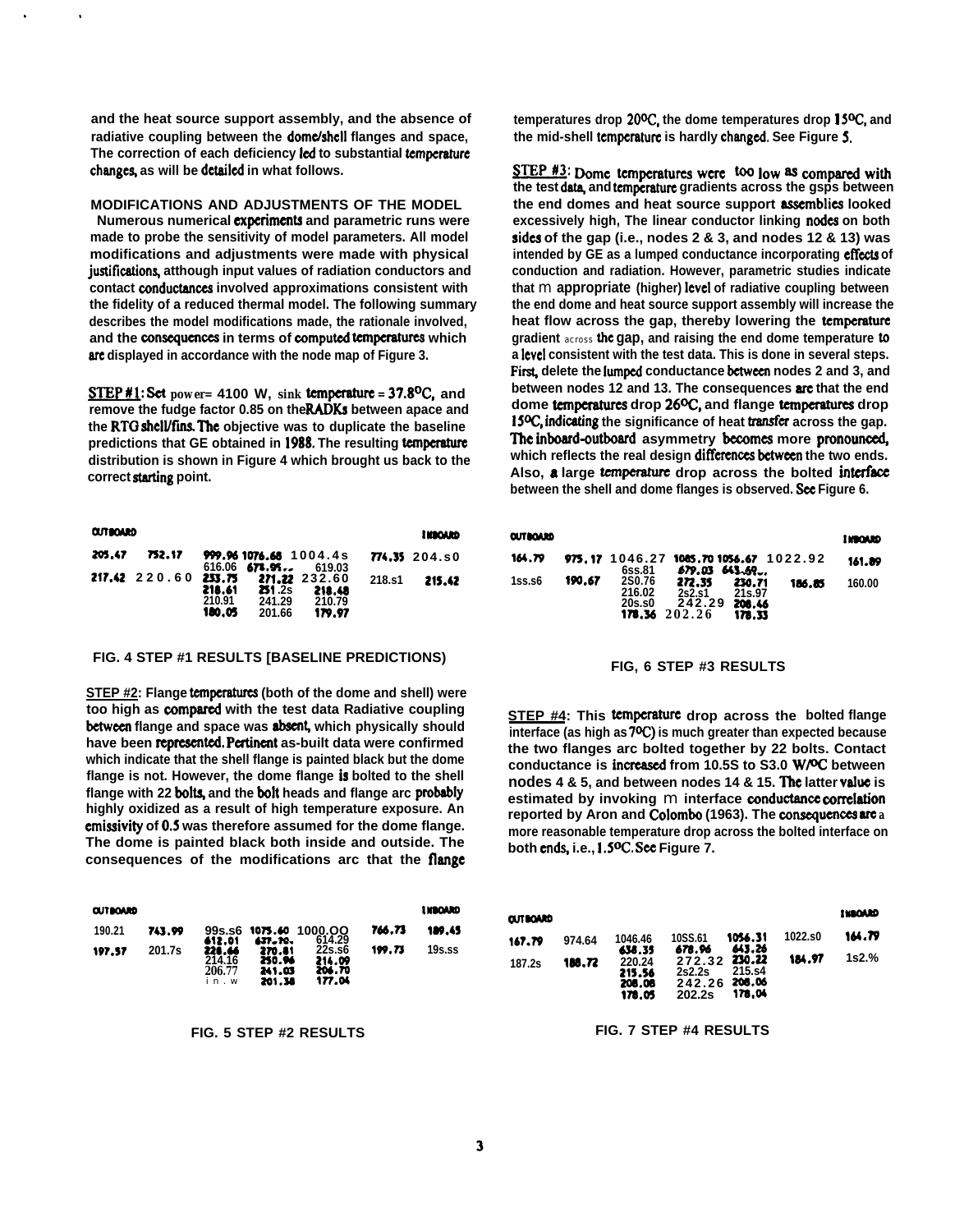$\frac{STEP \#5}{STE}$ : Add radiative coupling between the end dome and the heat source support assembly. The RADKs are approximate because the surface geometries and emissivities of the heat source support assemblies arc complicated; they may have to befurther adjusted. Consequences: End dome temperatures rise by about 50ºC, and flange temperatures rise by about 26°C. The inboardoutboard asymmetry is substantially diminished. See Figure 8.

| <b>OUTBOARD</b> |        |                         |                                |                  |        | <b>INBOARD</b> |
|-----------------|--------|-------------------------|--------------------------------|------------------|--------|----------------|
| 216.49          | 4ss.40 | 582.02 666.79           | 9 s 6 . 1 9 1064 . 52 938 . 99 | 582.39           | 492.42 | 216.81         |
| 212.01          | 212.24 | 22s.2s 269.06<br>211.6s | 249.42                         | 225.79<br>211.63 | 211.67 | 211.49         |
|                 |        | 204.45<br>175.40        | 2s9.60<br>200.35               | 204.40<br>175.36 |        |                |

#### FIG. 8 STEP #5 RESULTS

STEP #6: The radiative coupling parameters added in STEP#5 were based on the assumption that Nodes 2 and 12 arc located at the pressure plate stud. However, the Lockheed-Martin (formerly GE) collaborators who arc familiar with the RTG hardware and analytical model thought they might have been located near the top of the preload stud (both studs located in the end dome region), and suggested reducing the conductance between Nodes 2 and 21, and between Nodes 12 and 31. Hence, the conductances in question were reduced by 15% approximately. Consequences: The dome temperatures drop 5ºC, and flange temperatures drop 3ºC. The heat source support assembly temperatures drop 17<sup>o</sup>C, and mid-shell temperature is little changed. See Figure 9.

| <b>CUTIONAD</b> |        |                                      |                                                    |                  |        | 1200020 |
|-----------------|--------|--------------------------------------|----------------------------------------------------|------------------|--------|---------|
| 211.68          | 471.24 | 950.35<br>588.36                     | 1066.80<br>448.11                                  | 951.07<br>586.68 | 475.38 | 212.02  |
| 209.31          | 209.65 | 226.36<br>212.14<br>204.87<br>175.71 | 269.42 224.30<br>249.74<br>2s9.90 204.82<br>200.s6 | 212.08<br>175.67 | 209.14 | 208.85  |

### FIG. 9 STEP #6 RESULTS

STEP #7: The shell temperatures (especially that of Node 6) were substantially higher than the test data. The RTGmid-ring was found not represented in the model. Hence, incorporate radiation coupling between the mid-ring and space into the RADK for mid-shell to space. Consequences: The mid-shell temperature drops 9ºC, and the end dome temperatures drop 10C. See Figure 10. (Note that GE's detailed RTG model treated the mid-ring to space radiative coupling and predicted 5<sup>o</sup>C lower for the mid-shell than did the original 26-node model, thus qualitatively corroborating these results.)

| <b>CUTIONAD</b> |        |                                      |                                      |                                      |        | <b>INBOARD</b> |
|-----------------|--------|--------------------------------------|--------------------------------------|--------------------------------------|--------|----------------|
| 210.M           | 470.22 | 585.99                               | 947.0s 10ss.60<br>659.44             | 947.7s<br>586.30                     | 474.36 | 211.02         |
| 208.33          | 20s.65 | 224.PL<br>210.79<br>203.57<br>174.60 | S60.27<br>241.76<br>232.47<br>195.29 | 224.86<br>210.71<br>203.SO<br>174.55 | 20s.07 | 207.79         |

#### FIG. 10 STEP #7 RESULTS

STEP #8: The shell temperatures are still high in comparison with the test data Radiation coupling between the shell and fins were not accounted for in the model. Their incorporation in the model may further lower the shell temperatures. Thus, view factors between the shell and the various fin nodes arc estimated by using data contained in Hamilton and Morgan (1952) and incorporated into the model. Consequences: The mid-shell temperature drops 4<sup>o</sup>C, end shell temperatures drop 2<sup>o</sup>C and end dome and flange temperatures drop 1<sup>o</sup>C. The shell temperatures arc now quite close to the data. See Figure 11.

| <b>CUTBOARD</b> |               |                  |                                                                              |                  |        | <b>I EBOARD</b> |
|-----------------|---------------|------------------|------------------------------------------------------------------------------|------------------|--------|-----------------|
|                 | 209.74 469.44 |                  | 944.90 105s.22 945.61<br><b>583.92</b> 6s6.0s \$64.24                        |                  | 473.60 | 210.04          |
| 207.04          | 207.35        | 203.47<br>177.25 | 222.94 2s6.72 222.27 206.s0 206.54<br>210.06 240.20 209.99<br>alas<br>198.78 | 203.41<br>177.21 |        |                 |



STEP #9: Figure 11 indicates that the radiation coupling between the end dome and heat source support assembly maybe adjusted higher (by about 28%) to fine-tune the end dome and flange temperatures. Consequences: The end dome temperatures rise by 2<sup>o</sup>C, and flange temperatures rise by 1<sup>o</sup>C. See Figure 12, which shall be referred to as the "validated predictions".

| <b>OUTBOARD</b> |        |                  |                  |                  |        | 1100000 |
|-----------------|--------|------------------|------------------|------------------|--------|---------|
| 212.01          | 442.34 |                  | 9s9.60 10s4.26   | 940.17           | 445.71 | 212.31  |
| 202.16          | 208.41 | 581.15<br>222.71 | 655.51<br>256.66 | 581.41<br>222.64 | 207.94 | 207.73  |
|                 |        | 209.6s           | 240.10           | 209.79           |        |         |
|                 |        | 203.27           | 2.31.7s          | 203.22           |        |         |
|                 |        | 177.10           | 196.70           | 177.06           |        |         |

## FIG. 12 STEP #9 RESULTS (VALIDATED PREDICTIONS)

#### THE FINAL CORRELATION

Figure 12 shows that the totality of the above modifications and adjustments finally brings the model predictions to a very close agreement with the Engineering Unit test data. The model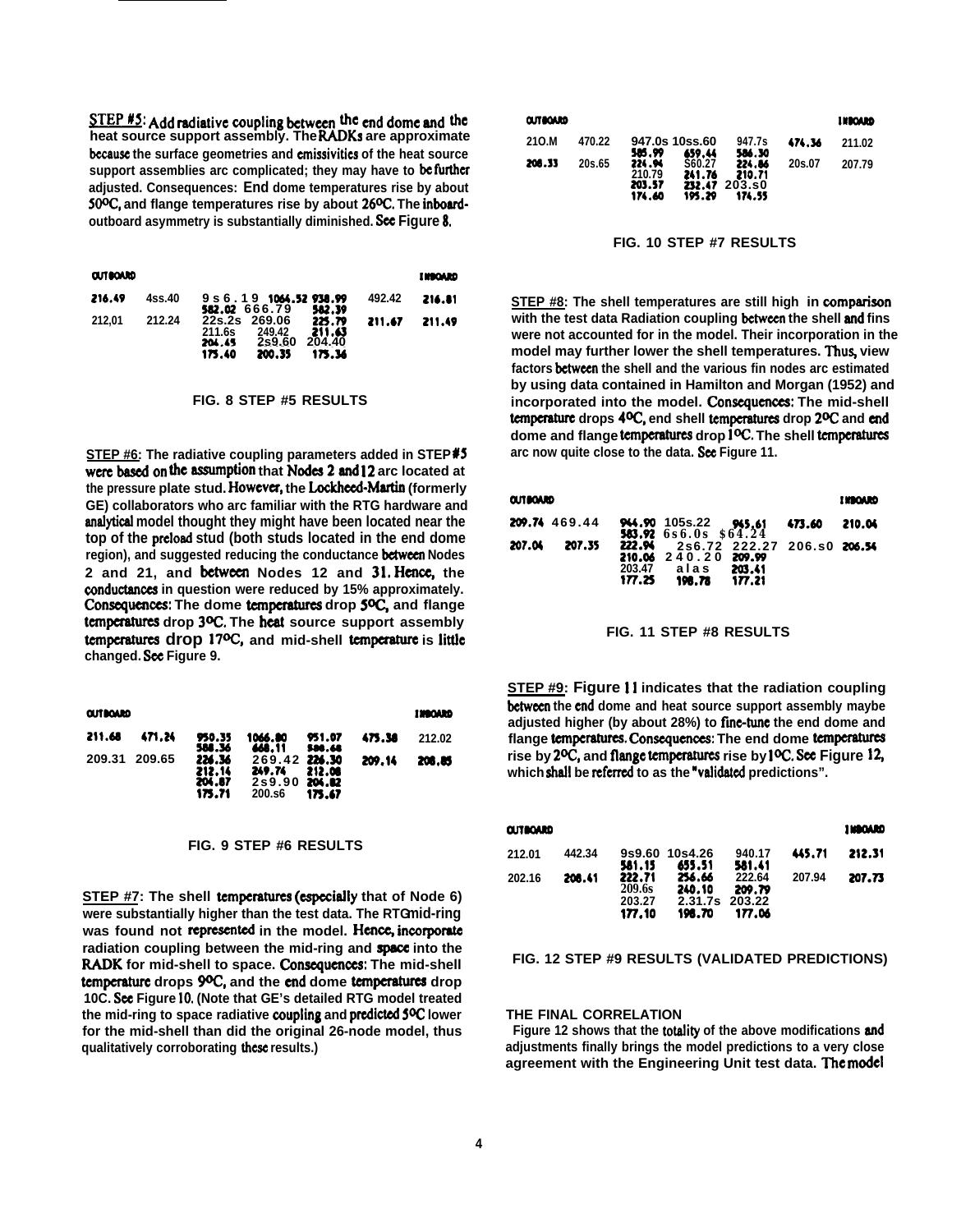**predictions vs. test data comparison is summarized in Figure 13, where predictions by the validated model arc bracketed <,..>, and all other tcmpcraturcs arc test data from GE's Engineering Unit. It is evident that the agreement displayed here is appreciably better than that offered by the "baseline predictions" (Figure 4), while all modifications have nontrivial contributions** toward the final correlation, the most crucial step which helps align the end dome temperature predictions with thetest data is **the appropriate radiative coupling between the cnd domes and heat sourcx support assemblies. It is noted that these modifications have brought the end dome and flange tcmpcmturc predictions to within 20C of the test data and resulted in a** doubling of radiative heat transfer from the heat source support **assemblies to the end domes (e.g., !hm 54 W of STEP #l to 108 W of STEP #9, for the inboard end).**

.

!. \*

**More significantly, due to this doubling of heat transfer to the** end domes, when the RTG is coupled to the spacecraft central **body**, as in the integrated Cassini configuration, the combined **model predicts an inboard end dome tcmpcmture at least 3(PC** higher after the validation than it did before the validation. This **substantial incrcasc in the end dome tcmpaaturc has a** considerable impact on the amount of RTG heat entering the **PMS cavity.** However, heat **transfer** in the integrated **configuration is treated elscwhcrc.**



**FIG. 13 VALIDATED MODEL PREDICTIONS [BRACKETED) VS. TEST DATA (°C)**

## **FURTHER VALIDATION WITH F-2 FLIGHT RTQ ACCEPTANCE TEST DATA**

**Since GE's Engineering Unit was an electric simulator and not a nuclear-fueled flight unik it was highly desirable to acquire** vacuum data from a fueled flight unit for further validation of the

model. Upon JPL's request, an effort was made by DOE'S **Mound Laboratory (i.e., EG&G Mound Applied Tcchnologics), with assistance from Lockhccd Martin personnel, to obtain end dome and shell tcmpcraturc mcasurcmcnts during the thermal** vacuum acceptance test of the fueled flight unit F-2. The shell **tcmpcraturc mcasurcmcnts were obtained with flight temperature transducers that arc already in place on the RTG while the cmd dome tcmpcraturc measurement (behg an afterthought) was obtained by using an JR probe placed inside the vacuum chamber, The results arc shown in Figure 14 (particularly the 30** hours of stable data before start of the vent test at Hour 70). The



**FIG, 14 F-2 RTG ACCEPTANCE TEST DATA**

**IR probe was cdibratcd using an oil-bath setup as well as a hot pk.. Both calibration approaches yielded a consistent correction factor of 220C at the tcrnpcraturc** reading of **around 2000C. Applying this cmrcction factor to the Iowcr curve of Figure 14, the end dome tcmpcmturc is determined to bc 2080C. The shell temperature** at the "RTD" (Resistance Temperature Device) **location (approximately 7 in. from the inboard dome flange intcrfkce plane), as shown in Figure 14 and with no correction** necessary, is 244<sup>o</sup>C. The F-2 was running with a net thermal **power of 4120 W, and the sink (or chamber shroud) tcmpcratwc** WCS **270C.**

**A computer run was made with the validated analytical model (without any further model adjustments) using these F-2 test** conditions. The calculation yielded an end dome temperature of **2100C and a shell temperature at the "RTIY location of approximately 2400C. A comparison bctwccn these predictions** and the test data is proscntod in the table below. The agreement **is rather satisfactory, and the validity of the RTG malytical model is thus firmly cstsblishcd.**

|                                 | F-2 Test Data | <b>Model predict</b> |
|---------------------------------|---------------|----------------------|
| Inboard Dome T( <sup>O</sup> C) | 208           |                      |
| Shell-RTD T(OC)                 | 244           | 240                  |